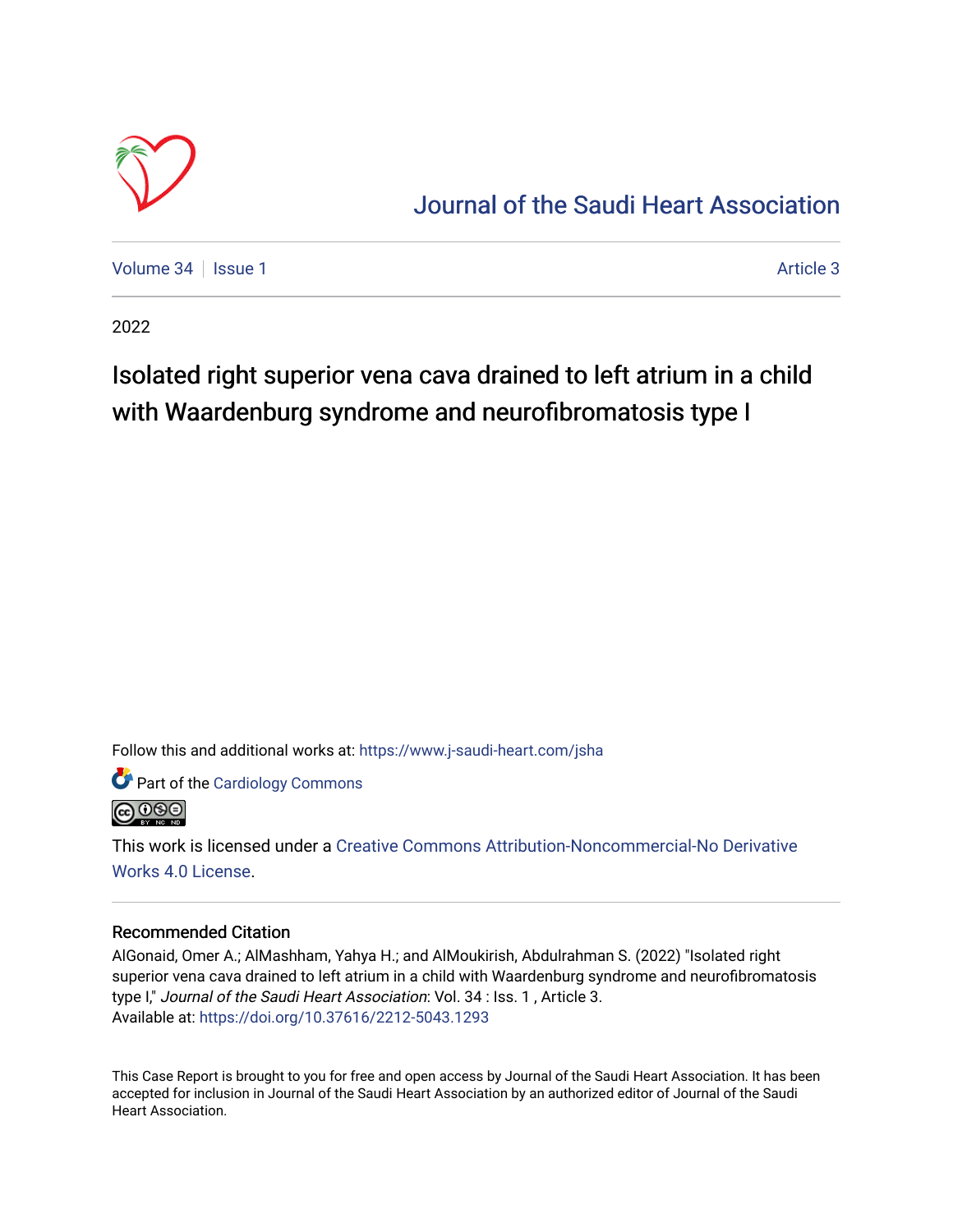# Isolated Right Superior Vena Cava Drained to Left Atrium in a Child with Waardenburg Syndrome and Neurofibromatosis Type I

Omer A. Algonaid\*, Yahya H. Almashham, Abdulrahman S. Almoukirish

Pediatric Cardiology, King Salman Heart Center, King Fahad Medical City, Riyadh, Saudi Arabia

#### Abstract

Isolated right superior vena cava (SVC) draining to the left atrium (RSVC-LA) is an extremely rare cyanotic congenital heart disease (CHD). Such lesion is easily missed with improper scanning or inattentive interpretation of echocardiography. This can result in potential systemic severe complications. We report a child with RSVC-LA who has two significant non-cardiac co-morbidities, including Waardenburg syndrome and n neurofibromatosis type I (NF1). This patient was referred to cardiology assessment due to unexplained low saturation and was diagnosed as RSVC-LA; however, fortunately not yet showing complications of systemic thromboembolic phenomenon (STEP).

Keywords: Right superior vena cava, Left atrium, Cyanosis, Thromboembolism, Echocardiographic bi-caval view, Waardenburg, Neurofibromatosis

# 1. Background

R ight superior vena cava to left atrium is a rare cyanotic congenital heart disease (CHD) and almost with subtle clinical findings.

Clinical diagnosis is challenging, however the prenatal diagnosis is possible [[1\]](#page-4-0). Post-Nataly, the abnormal SVC drainage seen in the standard bicaval view in the echocardiography might be the first key for the diagnosis. The confirmation of this diagnosis can be achieved by additional contrast echocardiography and other imaging modalities as computed tomographic angiography (CTA), magnetic resonance imaging, and radionuclide imaging.

The treatment of RSVC-LA is surgical with multiple strategies including, transecting the right SVC from the LA and anastomosing it to the right atrial appendage, patching the right SVC to the right atrium (RA), and extra-cardiac approach [\[2](#page-4-1)]. There should be a balance between the advantages of early repair to avoid potential risks of STEP complications

versus delaying the repair till optimizing patient condition and stabilizing any significant comorbidities.

# 2. Case report

A twenty-nine-month-old boy, delivered at 34 weeks gestation, with a 1.5 kg birth weight. The patient persistently showed low oxygen saturation  $(85-90\%)$  and recurrent admission for sepsis. Therefore he was referred to our center for further evaluation and management. During admission, we noticed the presence of a few localized hyperpigmentation and some subtle dysmorphic features. The patient had a significant family history of autosomal dominant diseases (mother and older brother diagnosed as neurofibromatosis type 1 and father has Waardenburg syndrome). The patient was on oxygen since birth (2 L/Minute by nasal cannula) and tube feeder due to swallowing dysfunction.

Multidisciplinary evaluations started to evaluate the multiple comorbidities of the patient, including

Received 15 October 2021; revised 26 December 2021; accepted 25 January 2022. Available online 10 March 2022

<sup>\*</sup> Corresponding author at: King Salman Heart Center, King Fahad Medical City, Riyadh, Saudi Arabia. E-mail address: [Omar\\_juneed@yahoo.com](mailto:Omar_juneed@yahoo.com) (O.A. Algonaid).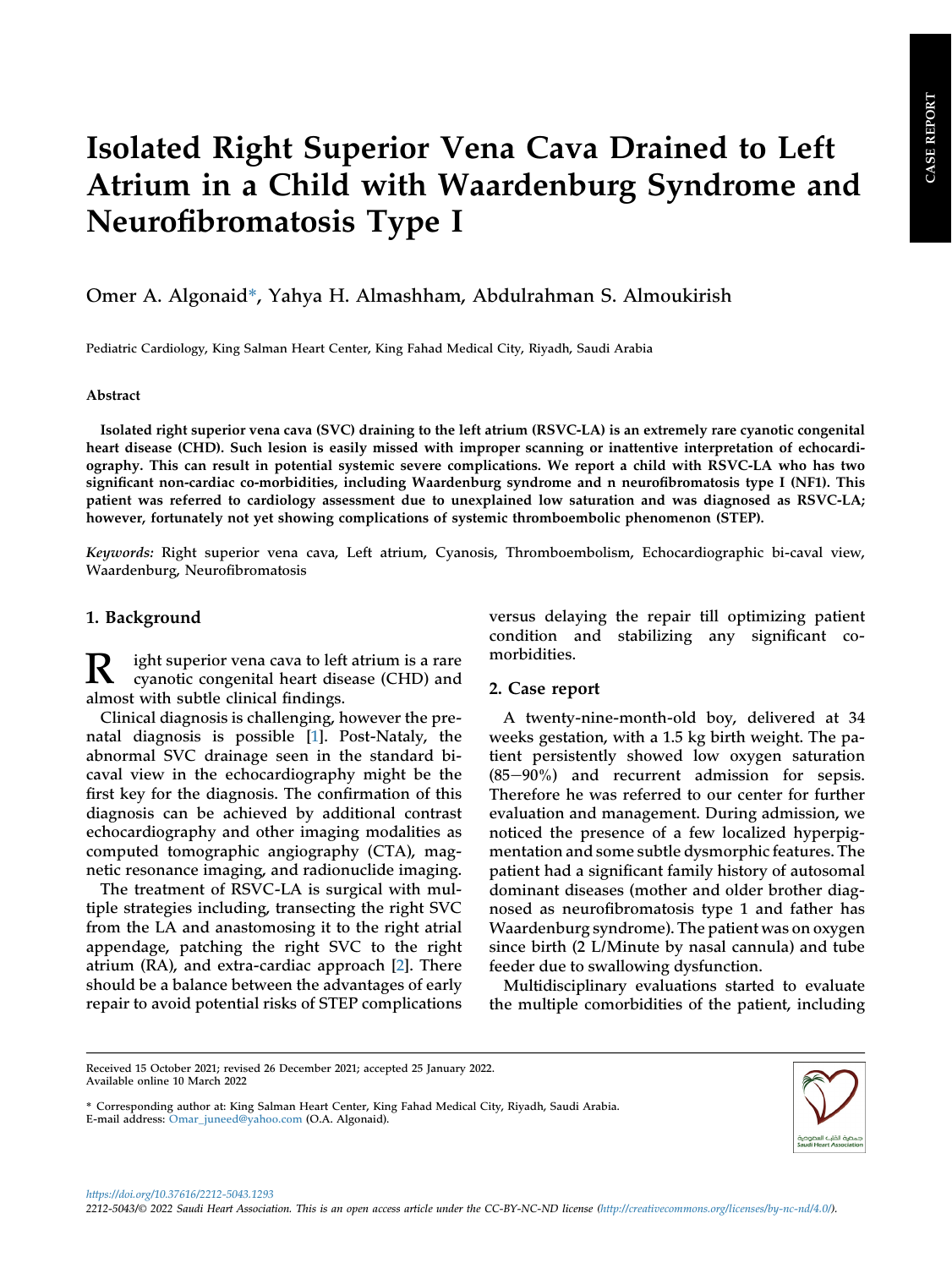the primary team general pediatric for overall care and severe failure to thrive (FTT), genetic team for syndromic diagnosis, neurology team (for neurologic manifestations of neurofibromatosis and Waardenburg syndrome), gastroenterology team (for swallowing dysfunction), pediatric surgery team (for gastrostomy tube insertion), dietician (for nutritional assessment and rehabilitation), and cardiology team (to evaluate for a possibility of cyanotic CHD).

The laboratory findings were within normal range. ECG was unremarkable without signs of ischemia which could be a complication of possible STEP.

Standard transthoracic echocardiography [\(Fig. 1\)](#page-2-0) revealed RSVC-LA and an atrial septal defectsecundum type (ASD-II) with left to right shunt. We confirmed the diagnosis of RSVC-LA and exclude the possibility of anomalous pulmonary venous drainage by CTA [\(Fig. 2a](#page-3-0),b).

The extensive evaluation for co-morbidities is ongoing with out-patient follow-up. This patient below the third percentile in growth chart, last clinic visit at age of thirty two months where his body weight merely 3.7 kg.

### 3. Discussion

Right SVC to left atrium is considered an occurrence of abnormal systemic venous connection. It is a rare cyanotic CHD and extremely rare when presented as isolated CHD. Worldwide incidence is less than 0.5% of all CHD [[3](#page-4-2)]. Similar cases were reported in KSA [\[4](#page-4-3),[5\]](#page-4-4); however, the actual national incidence is not known.

<span id="page-2-0"></span>Manifestations vary from asymptomatic patients to unrecognized sub-normal saturation to mild cyanosis and mild clubbing of fingers and toes reaching to serious manifestations of STEP. This could include seizure disorder [[6](#page-4-5)] life-threatening brain abscess, which are not easily attributed to such extremely rare CHD [[7\]](#page-4-6). The variable manifestations in our patient reflect the multiple comorbidities. Among these findings, the relevant clue was the persistent low saturation that was not normalized by offering the patient oxygen supply.

Laboratory workup showed the effects of infection recovery like high WBC or nutritional deficiencies like low vitamin D level. The screening for other significant abnormalities like endocrine deficiencies, or general indicators of ongoing systemic inflammatory disorder was unremarkable. Genetic testing revealed a positive gene for Waardenburg disease. NF1 was diagnosed clinically by typical clinical criteria and positive family history.

The diagnosis of RSVC-LA usually depends on the high suspicion of the physician during evaluation for the rare cause of cyanotic CHD and a wellstandardized approach during transthoracic echocardiographic evaluation, especially in the bi-caval view. For more confirmation, contrast echocardiography  $[8,9]$  $[8,9]$  $[8,9]$  and or CT angiography  $[10]$  $[10]$  can play an important role. The brain MRI of our patient was reported as normal.

Treatment of RSVC-LA is a surgical repair that must be performed as early as possible to prevent paradoxical embolization and the risk of brain abscesses [\[3](#page-4-2)]. The significant co-morbidities in our patient like severe and poorly respond FTT, recurrent pulmonary infection, and presence of two



Fig. 1. Subcostal echocardiographic view with color comparison showed RSVC-LA.  $RA =$ right atrium,  $ASD =$  atrial septal defect, arrow.

CASE

**REPORT**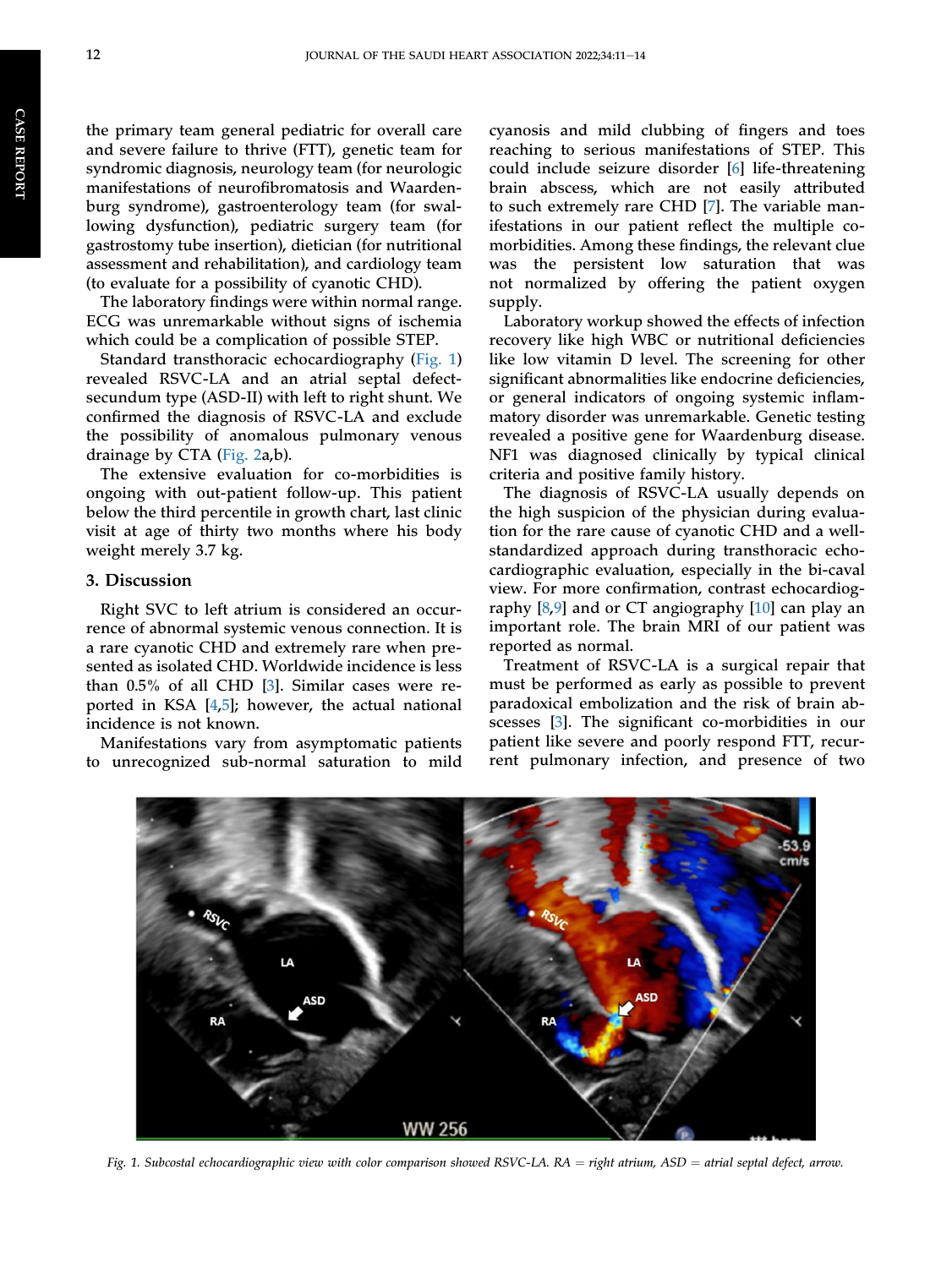CASE REPORT

**CASE REPORT** 





Fig. 2. a: Computed tomographic angiographic scanning. Axial views arranged cephalo-caudal A to D showed Right Superior Vena Cava (RSVC) drained to dilated left atrium (LA). Ao = Aorta, LVOT = left ventricle outflow tract, PA = pulmonary artery, RV = right ventricle, RVOT = right ventricle outflow tract, Arrow head = interatrial septum. b: Computed tomographic angiographic reformate scanning. Coronal view RSVC-LA.  $IAS = internal$  septum,  $IVC = inferior$  vena cava,  $RA = right$  atrium.

autosomal dominant diseases, resulted in postponing the surgical correction. The surgeon preferred to optimize the patient's condition before

<span id="page-3-0"></span>a

offering him surgical repair, therefore the patient was not yet operated till time of the submission of this case-report.